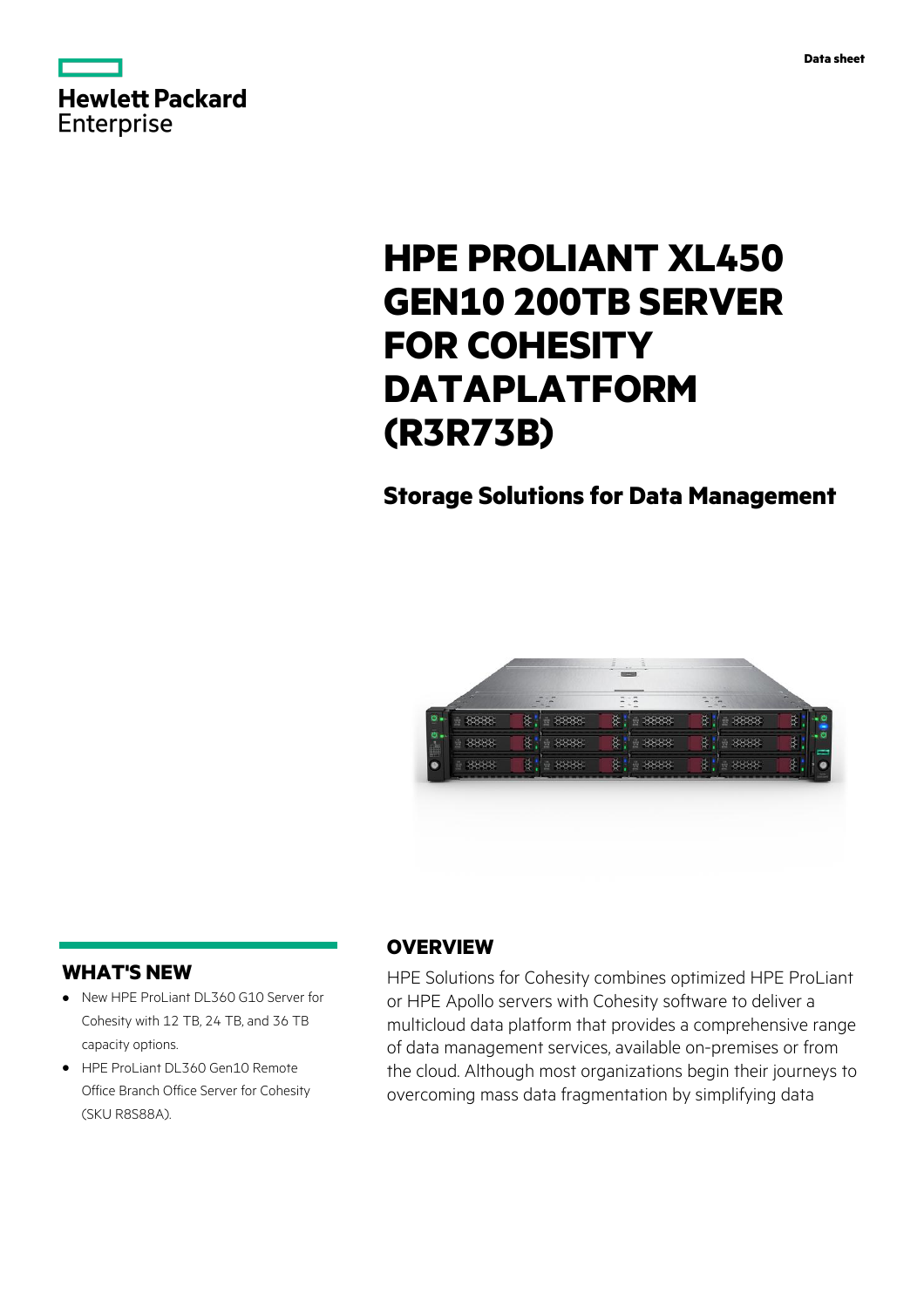**·** Available in 8 TB and 14 TB user capacity models.

protection, the HPE and Cohesity solution's flexible architecture allows easy expansion to additional use cases, further increasing operational simplicity and improved TCO.

HPE Solutions for Cohesity are built on the HPE ProLiant DL360 Gen10 Server, DL380 Gen10 Server, Apollo 2000 Gen10 System, 4200 Gen10 System and 4510 Gen10 System.

#### **FEATURES**

#### **Simple, Secure, and Efficient Secondary Data and Apps Platform**

Web-scale, pay-as-you-grow platform - Eliminate over provisioning, forklift upgrades, data migrations; and reduce TCO with simple, limitless, and nondisruptive performance and capacity expansion.

Built-in security - Be confident with enterprise-grade, built-in safeguards including data segmentation, in-flight and at-rest software-based encryption, immutable snapshots, unlimited zero-cost clones, secure multi-tenancy, rolebased access control, and instant ransomware recovery.

Integrated data protection - Remove the need for separate backup software, target storage, dedupe appliances, media servers, tape, and cloud gateways.

Higher throughput and bandwidth capabilities of flash media combined with Cohesity's superior and proprietary space savings technologies mean even fewer licensed nodes required to meet performance and usable capacity needs, making all-flash more cost-effective than ever before.

#### **Built for Cloud**

Unified management - Easily control the entire secondary data estate, from edge to

core to cloud, with one management GUI and simple policy-based automation.

Seamlessly extend to cloud - Easily bridge from on-premises to public cloud for cost-effective long-term retention, storage tiering, disaster recovery, test/dev, and data mobility with no bolt-on cloud gateways.

Optimizes cloud investment - Reduce time, cost, and network bandwidth for cloud storage with highly efficient global, in-line, variable-length, sliding-window deduplication, and compression.

#### **Make your Secondary Data Productive**

Unify file and object stores for improved TCO/ROI—Consolidate siloed file and object data on one, scale-out NAS with simultaneous multiprotocol (NFS, SMB, and S3) access to S3 volumes.

Accelerate application development - Instantly provision zero-cost clones for test/dev environments on-premises or in the cloud. Spin-up new app for test/dev and DR with automatic VM conversion between on-premises and cloud formats. Eliminate unused data copies with unlimited, fully hydrated snaps.

Gain business and operational insights - Automated global indexing, Google™ like search and in-place analytics offers insights into your secondary data estate to help make informed decisions and meet complex compliance requirements.

Meet demanding service level agreements (SLAs) with flash-optimized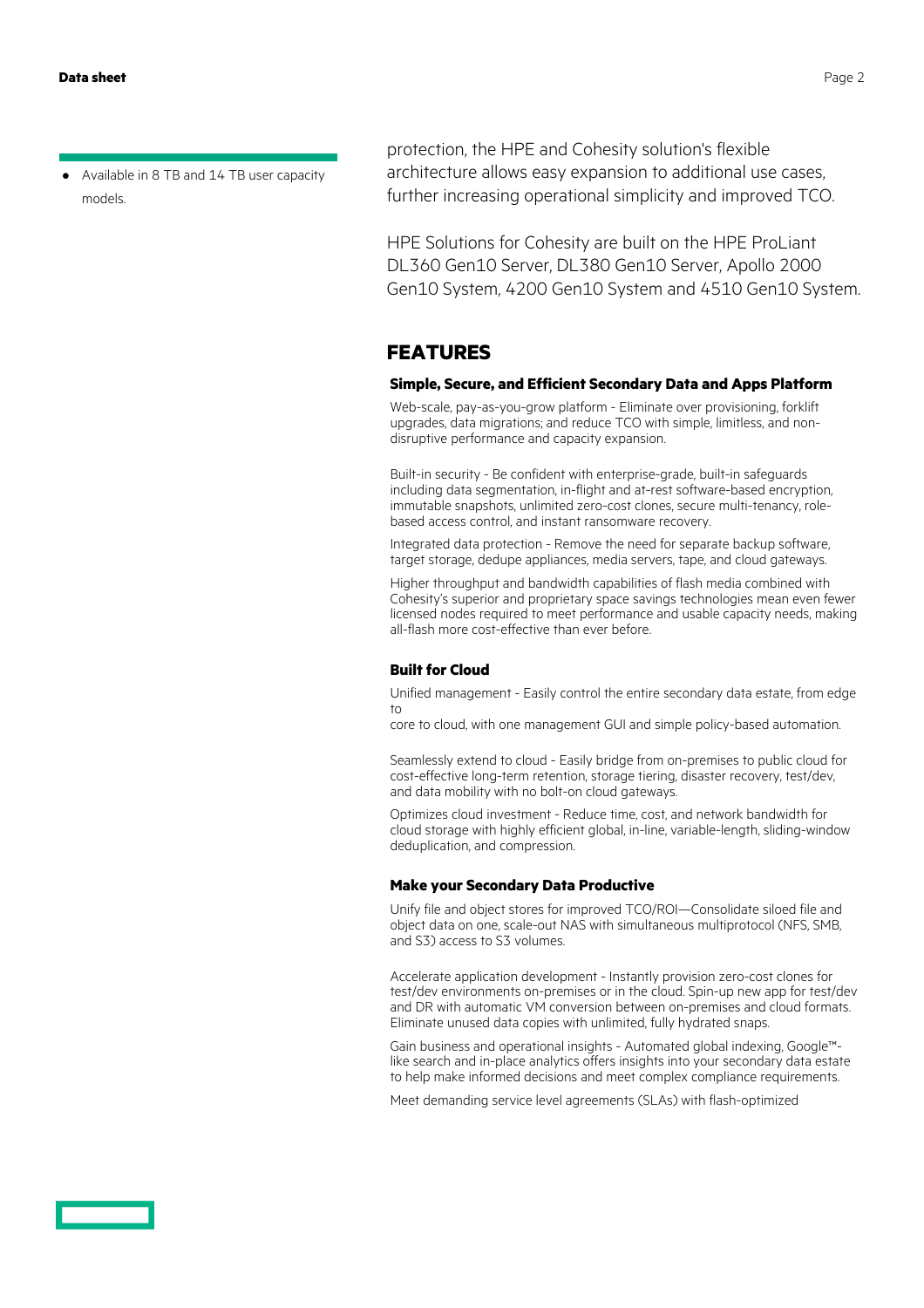performance that speeds data management tasks, particularly for faster metadata-intensive operations such as deduplication and replication, backing up of both small and very large (multi-terabyte) files alike.

### **Technical specifications HPE ProLiant XL450 Gen10 200TB Server for Cohesity DataPlatform**

| <b>Product Number</b>               | <b>R3R73B</b>                                                                                                                                                                |
|-------------------------------------|------------------------------------------------------------------------------------------------------------------------------------------------------------------------------|
| <b>Host interface</b>               | Multiple configurable options, including 10Gb SFP+, 1Gb or 10Gb Base-T and 10/25Gb SFP28                                                                                     |
| <b>Management features</b>          | Multi-cluster global active management, iLO5 server management with iLO Advanced License with 3-<br>year support                                                             |
| <b>Protocol supported</b>           | NFS, SMB and S3                                                                                                                                                              |
| <b>Clustering support</b>           | Yes, minimum of 3 nodes                                                                                                                                                      |
| <b>Replication support</b>          | Replicate data and apps between on-premise and cloud-based Cohesity clusters                                                                                                 |
| <b>Storage expansion options</b>    | By adding additional nodes                                                                                                                                                   |
| <b>Compatible operating systems</b> | Windows, Unix, Linux, MacOS                                                                                                                                                  |
| Form factor (fully configured)      | included in R3R72A specification                                                                                                                                             |
| Capacity                            | 200TB raw                                                                                                                                                                    |
| <b>Snapshot support</b>             | Yes                                                                                                                                                                          |
| <b>Smart clone support</b>          | Yes                                                                                                                                                                          |
| Warranty                            | 3-year parts, 3-year labor, 3-year onsite support with next business day response for HPE hardware, for<br>information on Cohesity software visit www.cohesity.com/support/. |
| <b>Product Dimensions (metric)</b>  | 17.58 x 44,80 x 90.43 cm                                                                                                                                                     |
| Weight                              | 102 kg maximum                                                                                                                                                               |